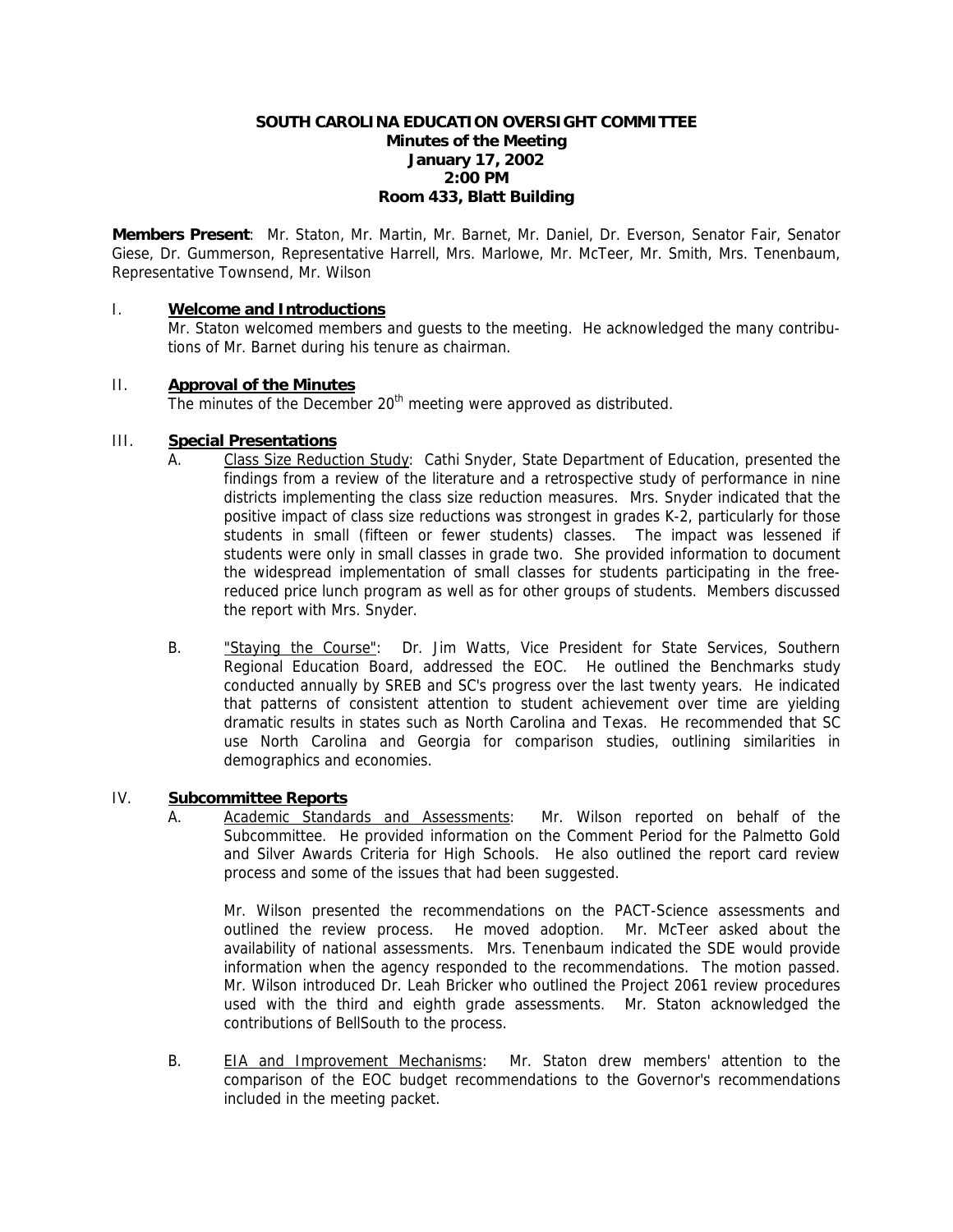- C. Parental Involvement: There was no report.
- D. Public Awareness: Mr. Smith reported on behalf of the Subcommittee. He reviewed the media analysis of coverage during the week the report card was published. He also provided the final report on the survey of leaders. The report is to be distributed to a broad audience, including media during the next week.
- E. Staff and Administration: Mr. Barnet indicated the Subcommittee did not have a report. Mr. Staton referred the long-range plan back to the Subcommittee to explore the comments and next steps. Dr. Anderson drew members' attention to the report on study of school profile information in the meeting packet.

### V. **Report from a Key Constituency**

Mr. Staton introduced Dr. Kenneth Gardner, Superintendent for Williamsburg County Schools. Dr. Gardner reviewed the district's efforts to improve student achievement. He introduced Mrs. Janice Gamble, Principal of CE Murray High School. She detailed the structured approach to curriculum implementation, professional development and assessment used in the schools. She explained ways in which the district is committed to achieving at high levels. Dr. Gardner reviewed the ratings of schools in the district. He responded to questions from EOC members. Mr. Staton expressed the appreciation of EOC members to Dr. Gardner and Mrs. Gamble for their presentation and their work in the public schools.

The EOC adjourned at 4:05 p.m.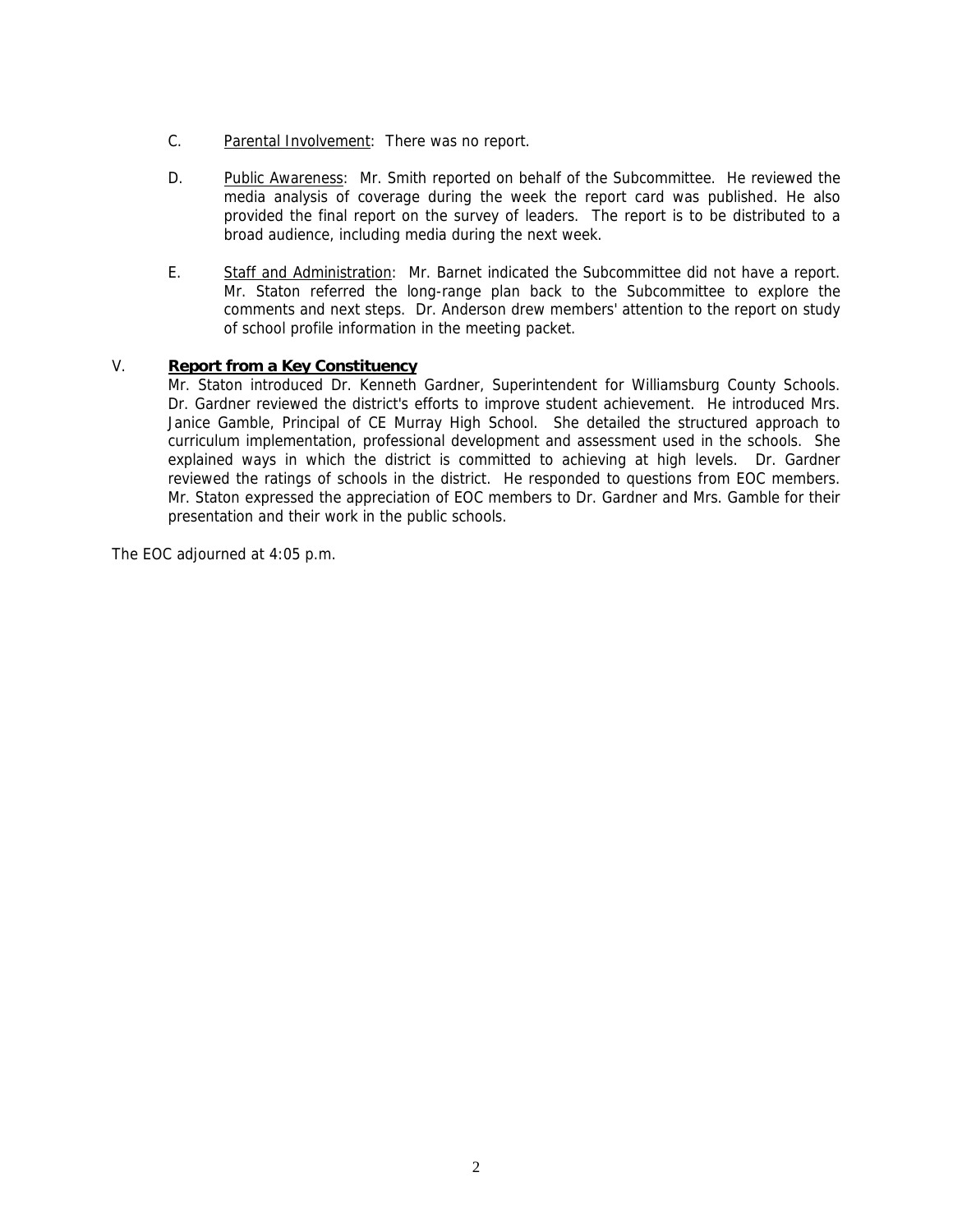### **SOUTH CAROLINA EDUCATION OVERSIGHT COMMITTEE Minutes of the Meeting March 21, 2002 2:00PM Room 433, Blatt Building**

**Members Present**: Mr. Staton, Mr. Martin, Mr. Daniel, Dr. Everson, Senator Giese, Dr. Gummerson, Mrs. Marlowe, Senator Matthews, Mr. McTeer, Mrs. Thompson, Representative Townsend, Mr. Wilson and Mrs. Spearman for Superintendent Tenenbaum

### I. **Welcome and Introductions**

Mr. Staton welcomed members and guests to the meeting. He acknowledged the presence of former EOC member, Henry Spann. The EOC noted that Mr. Martin had celebrated a landmark birthday.

# II. **Approval of the Minutes**

The minutes of the January 17th meeting were approved as distributed.

# III. **Subcommittee Reports**

- A. Academic Standards and Assessments: Mr. Wilson reported on behalf of the Subcommittee.
	- (1) Report Card Issues and Recommendations Mr. Wilson reviewed the Subcommittee report on changes to the annual school and district report card, including changes published on an addendum available at members' seats. Mrs. Thompson amended the language on the improvement incentive for historically underachieving groups of students. The changes, with Mrs. Thompson's amendment, were approved.
	- (2) Palmetto Gold and Silver Awards Criteria for High Schools The criteria were approved as distributed.
	- (3) Recommendations on High School Science Course Standards The recommendations were approved as distributed. The State Department of Education's response was attached and the standards are likely to be presented for full approval at the April EOC meeting. Rep. Townsend asked several questions about the relationships among these standards, the high school end-of-course assessments, and the PACT Science assessments.
	- (4) Response to EOC Recommendations on the Science Assessments The State Department of Education response was accepted. Dr. Anderson indicated that the EOC staff is working with the SDE staff and other SC educators to develop common criteria for future assessment evaluations.
	- (5) Quality Counts Report Mr. Wilson explained Dr. Anderson's review of the Quality Counts ratings and SC's progress on the issues.
- B. EIA and Improvement Mechanisms: Mr. Staton reported on behalf of the Subcommittee. He reviewed materials detailing the House-passed General Appropriations Bill and the funding for accountability programs
- C. Parental Involvement: Mrs. Thompson reported on behalf of the Subcommittee.
	- (1) Survey on Chamber of Commerce and School District Interactions She detailed the survey administered to school district personnel and education directors in local chambers of commerce.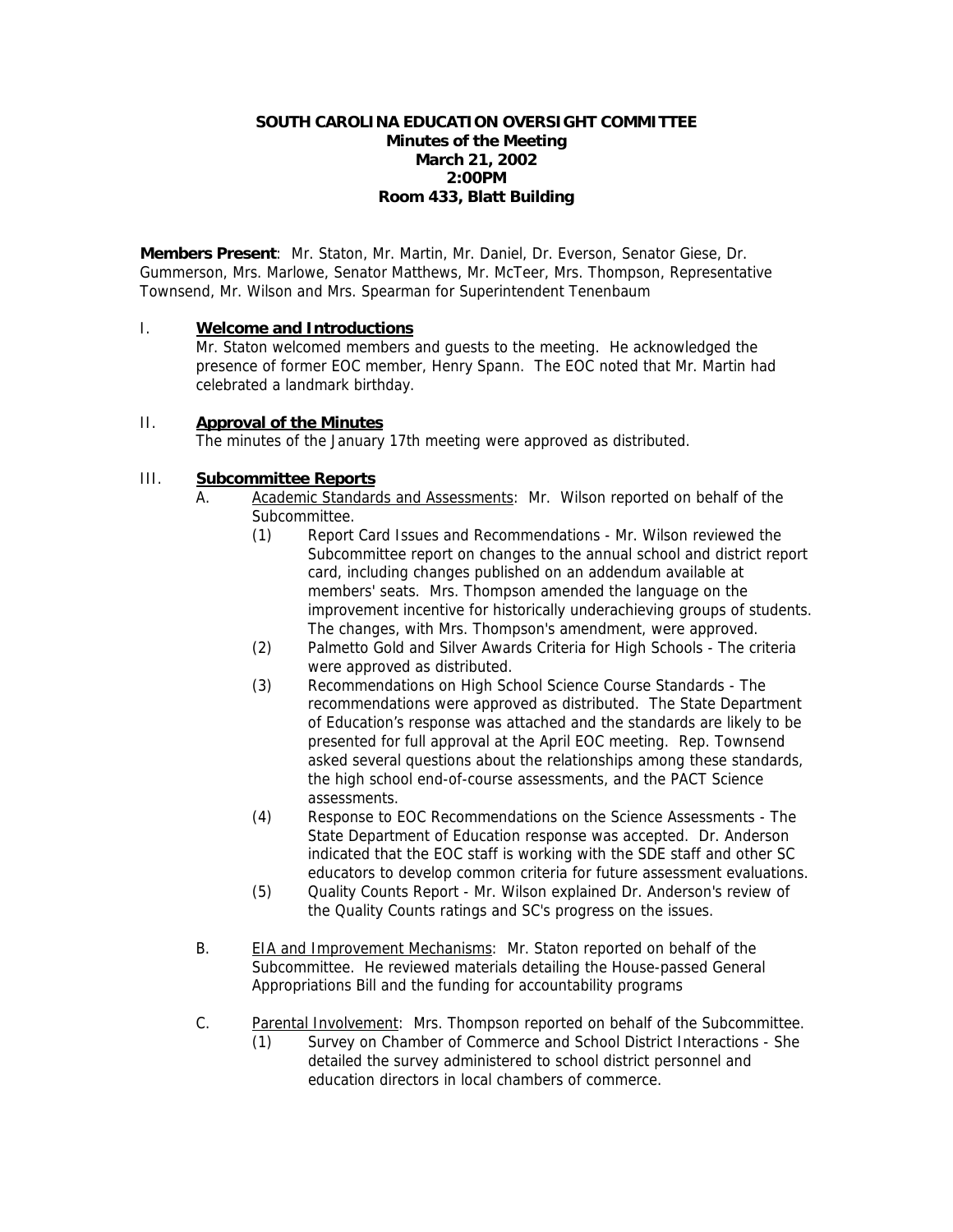- (2) Family Friendly Workplace Awards The EOC is to be a participating agency in the 2003 awards program as it was this year.
- (3) Parent Survey The parent survey to provide schools and district data on parental perceptions of the school has been completed. The survey results are to be printed on the annual school and district report card as well as used to inform activities under the Parental Involvement in Their Children's Education Act.
- D. Public Awareness: Mr. Martin reported on behalf o f the Subcommittee. He reviewed the 2002 plan. The plan was approved by the EOC.
- E. Staff and Administration: The Subcommittee had no report.

### IV. **Special Report**

Dr. Gummerson reported on the results of the EOC/SBE Ad Hoc Subcommittee to review the accountability plans of the special schools. The report was accepted as written.

#### V. **General Discussion**

- A. Mr. Staton reminded members to reserve July 18 and 19 for the EOC retreat at Clemson.
- B. Mr. Staton thanked Rep. Townsend and other House members for their support of the governance legislation. He asked members for support as the Senate considers H4419 and H4421. He indicated that the Staff and Administration Subcommittee would follow legislation for the EOC.

#### VI. **Executive Session**

Mr. Martin moved that the EOC go into Executive Session to consider a contractual matter.

The EOC returned to open session.

Mr. Martin moved for approval of the third extension of the public awareness services contract with Chernoff/Silver and Associates. The contract extension was approved.

The EOC adjourned at 3:45 p.m.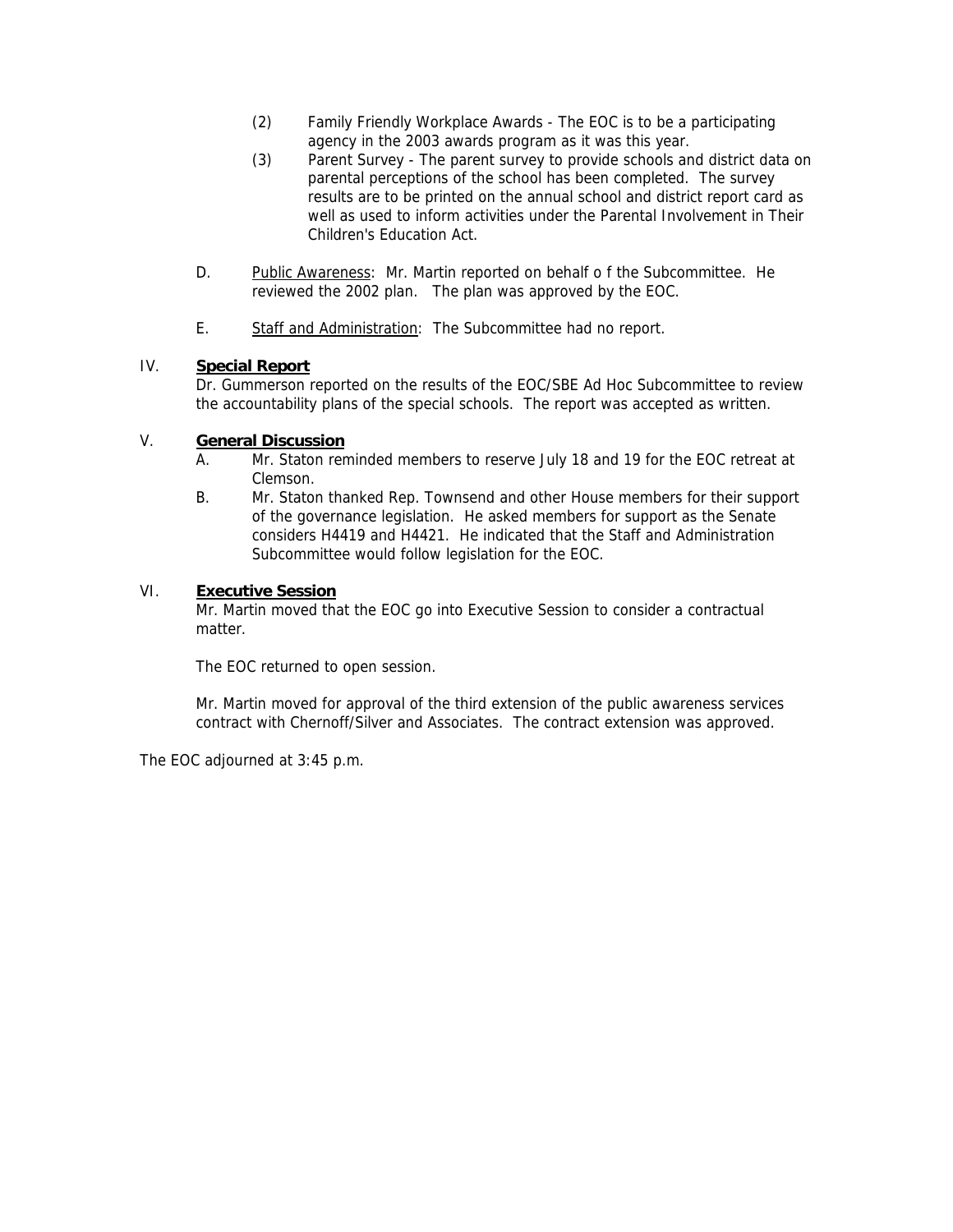### **SOUTH CAROLINA EDUCATION OVERSIGHT COMMITTEE Minutes of the Meeting April 18, 2002 2:00PM Room 433, Blatt Building**

**Members Present**: Mr. Staton, Mr. Daniel, Senator Giese, Dr. Gummerson, Mrs. Hoag, Mrs. Marlowe, Mr. Martin, Mr. Stowe, Superintendent Tenenbaum, Mrs. Thompson, Representative Townsend, Mr. Wilson.

### I. **Welcome and Introductions**

Mr. Staton welcomed members and guests to the meeting. He introduced a new member, Harold Stowe, to those present. The Speaker of the House of Representatives has appointed Mr. Stowe. Mr. Staton announced that Harry Lightsey had been appointed by the President Pro Tempore to serve a term beginning July 1, 2002.

#### II. **Approval of the Minutes**

The minutes of the March 21 meeting were approved as distributed.

### III. **Subcommittee Reports**

 A. Academic Standards and Assessments: Mr. Wilson reported on behalf of the Subcommittee. The Subcommittee recommended approval of the English Language Arts Standards, as revised and the High School Science Course Standards for Biology and Physical Science, as revised. The EOC voted approval.

Mr. Wilson did ask that the State Department of Education consider a common format for course standards, when appropriate to the grade level and content area. He also asked that educators examine ways to ensure consistent implementation across the districts.

- B. EIA and Improvement Mechanisms: Mr. Staton indicated that the Subcommittee had not met. He told the members that he had addressed the K-12 Subcommittee of the Senate Finance Committee and that staff are monitoring the budget as it moves through the Senate.
- C. Parental Involvement: Mrs. Thompson reported on behalf of the Subcommittee. She indicated that the survey development had been concluded. A full report is to be presented at the May EOC meeting.
- D. Public Awareness: Mr. Martin reported that the Subcommittee had not met. He reminded members that the composite photograph is under development and if they are submitting photos to do so as soon as possible. He also reminded members of the training for the chamber and civic club presentations.
- E. Staff and Administration: Mr. Staton reported on behalf other Subcommittee. He drew members' attention to the legislative strategy placed at their desks. He recommended approval. The EOC approved the strategy. He reported on the status of the governance legislation.

Dr. Anderson reviewed the document (in member packets) discussing the increasing numbers of Hispanic students in SC schools.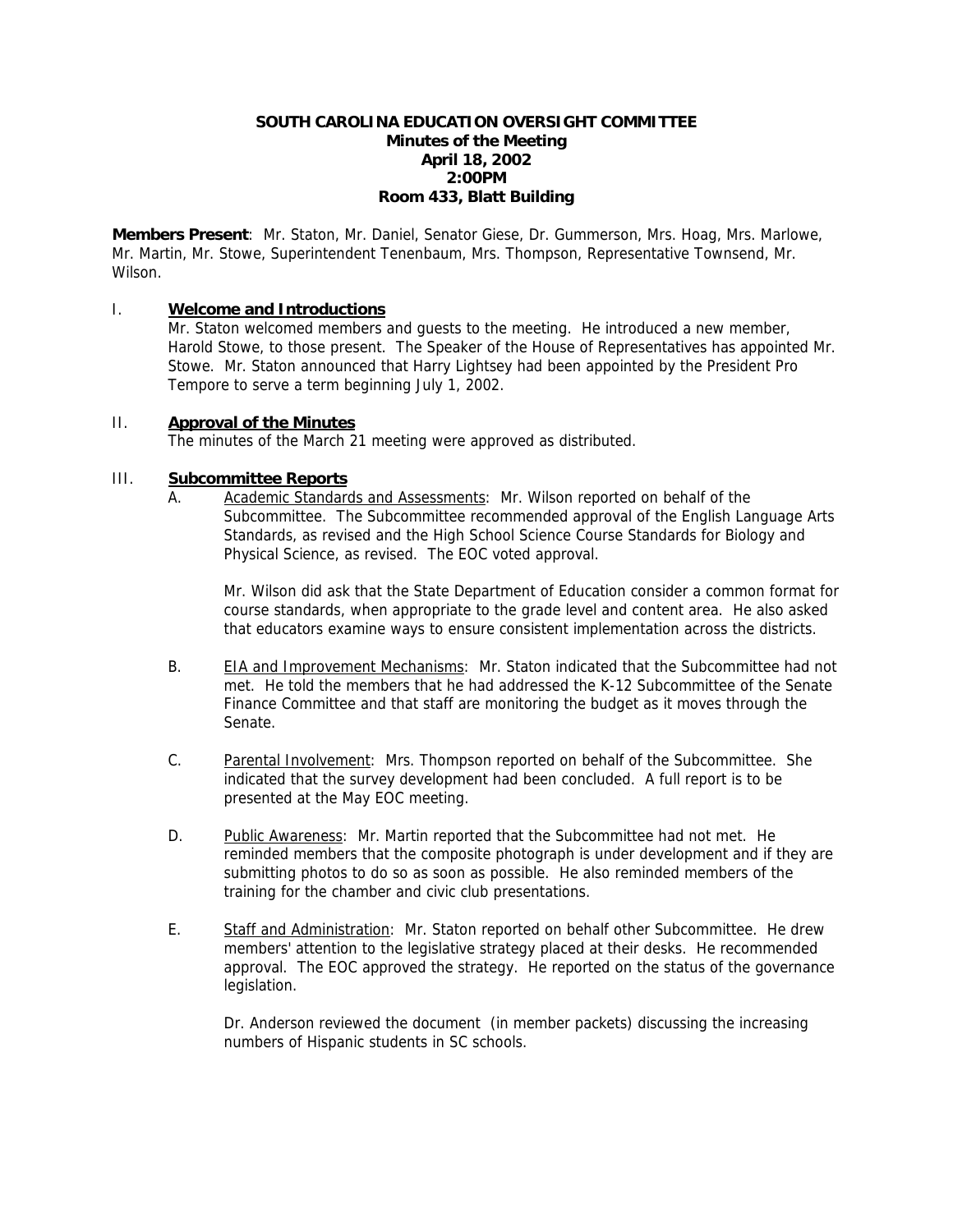# IV. **Report from a Key Constituency - "Miles to Go"**

Dr. Anderson introduced Dr. Karen Woodfaulk, Associate Director of the Commission on Higher Education. Dr. Woodfaulk thanked members for the opportunity to present the "Miles To Go" report. She introduced Mr. Steve Suits, Program Director, Southern Education Foundation.

Mr. Suits presented the findings from the Miles To Go study conducted in South Carolina which emphasize both the disparate opportunity and results achieved by minority and/or economically disadvantaged students. Members asked Mr. Suits a number of questions.

V. The meeting adjourned at 3:20 p.m.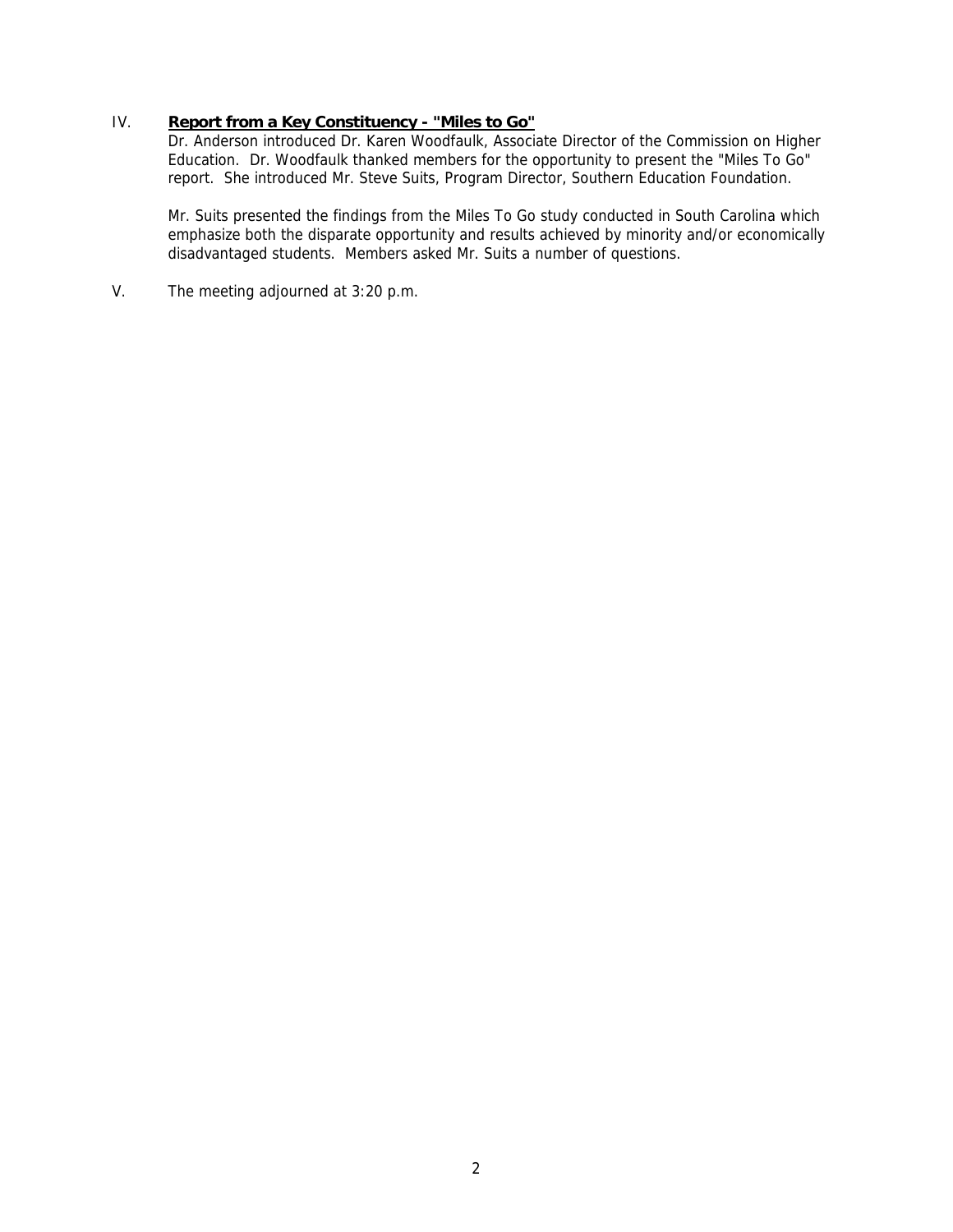# **SOUTH CAROLINA EDUCATION OVERSIGHT COMMITTEE Minutes of the Meeting May 16, 2002 2:00 PM Room 433, Blatt Building**

**Members Present**: Mr. Staton, Mr. Martin, Mr. Daniel, Dr. Everson, Senator Fair, Senator Giese, Dr. Gummerson, Mrs. Hoag, Mrs. Marlowe, Mr. McTeer, Superintendent Tenenbaum, Mrs. Thompson, Representative Townsend, Mr. Wilson

# I. **Welcome and Introductions**

Mr. Staton welcomed members and guests to the meeting. He announced that Senator Giese had appointed Mrs. Traci Young Cooper for a term beginning on July 1, 2002. He thanked Senator Giese for the appointment.

# II. **Approval of the Minutes**

The minutes of the April 18 meeting were approved.

# III. **Subcommittee Reports**:

- A. Academic Standards and Assessments: Mr. Wilson reported that the Subcommittee had not met.
- B. EIA & Improvement Mechanisms: Mr. Staton reported on the status of the General Appropriations Bill and funding for EAA initiatives.
- C. Parental Involvement: Mrs. Thompson reported on behalf of the Parental Involvement Subcommittee. She reviewed the final report on the development of the parent survey. Mrs. Thompson offered three recommendations: as revenues improve, funds should be designated to support mailing of the survey; the EOC and SDE staff should work together on a format for reporting results; and the EOC should develop materials so that school personnel and parents can interpret the data and use them for school improvement.
- D. Public Awareness: Mr. Martin reported on behalf of the Subcommittee. He described the community presentations and the involvement of EOC members in those presentations, the potential for a partnership with the SCSBA, and the announcement of the Palmetto Gold and Silver Awards on Monday.
- E. Staff and Administration: Dr. Anderson reported on the status of the governance legislation, noting the actions of the Senate and House Education Committees on May 15.
- IV. **Special Work Session**: Mr. Frank Holleman and Mrs. Ellen Still presented the critical components of the "No Child Left Behind" legislation. There was discussion of the implications of this legislation for SC. The discussion addressed potential definitions of Adequate Yearly Progress, adjustments to the report card and the implications for school and district practices.

The meeting adjourned at 3:45 p.m.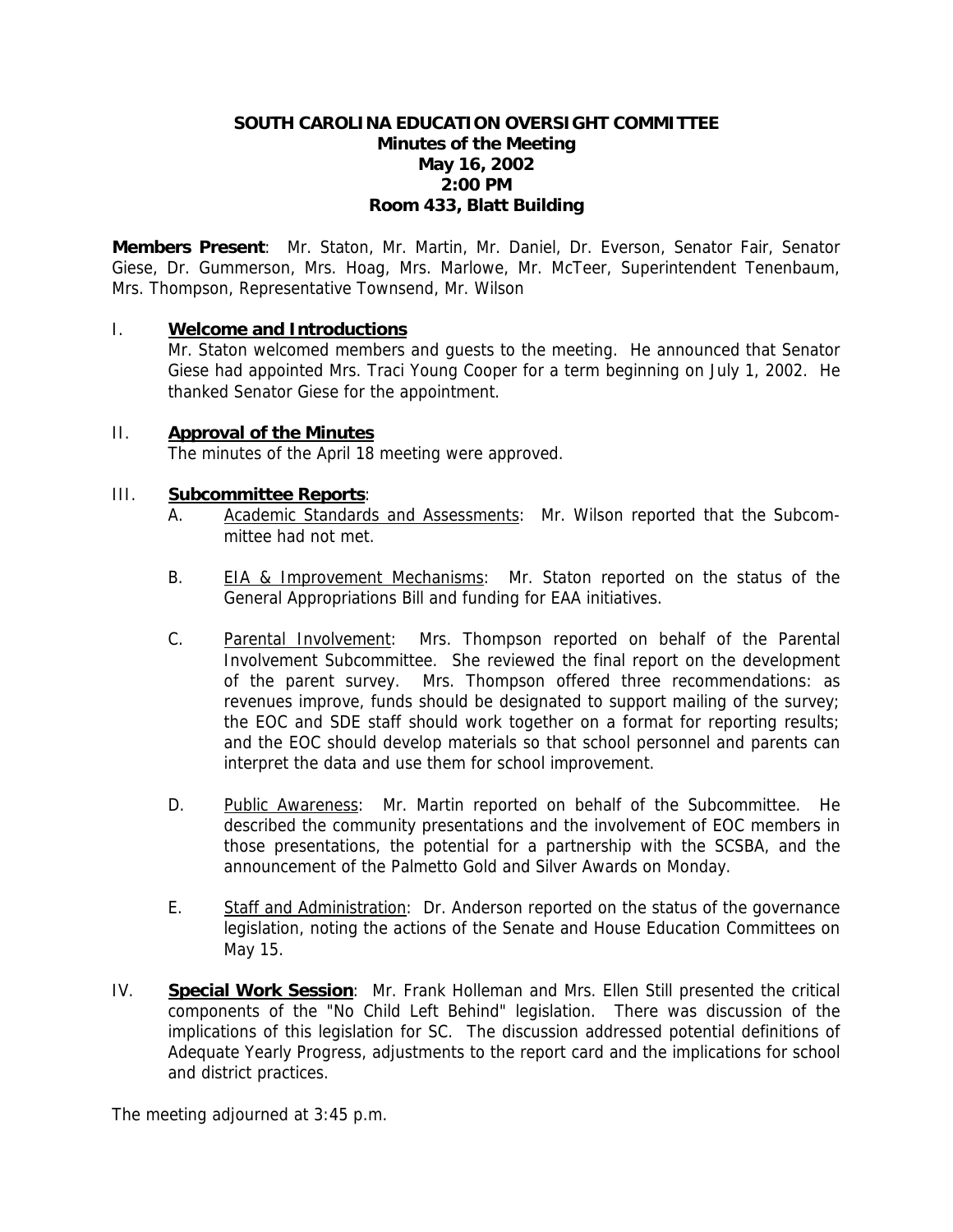### **SOUTH CAROLINA EDUCATION OVERSIGTH COMMITTEE Minutes of the Meeting June 20, 2002 2:00PM Room 433, Blatt Building**

**Members Present**: Mr. Staton, Mr. Martin, Mr. Daniel, Dr. Everson, Senator Fair, Senator Giese, Dr. Gummerson, Mrs. Hoag, Mr. Smith, Mr. Stowe, Mrs. Thompson, Rep. Townsend, Mr. Wilson

#### I. **Welcome and Introductions**

Mr. Staton welcomed members and guests to the meeting. Mr. Staton thanked and presented recognitions to four EOC members whose terms have concluded: Mrs. Thompson, Dr. Everson, Mr. Smith and Rep. Townsend. Each spoke briefly.

Mr. Staton introduced Rep. Robert Walker who is to serve as Rep. Townsend's designee on the EOC and Mr. Harry Lightsey who is assuming the position held by Mr. Smith.

Mr. Staton announced that Senator Leatherman would be assuming the position held by Senator Matthews and that a public thank you for Senator Matthews would be accomplished when his schedule permitted him to attend.

#### II. **Approval of the Minutes**

The minutes of the May 16 meeting were approved as distributed.

#### III. **Subcommittee Reports**

A. Academic Standards and Assessments: Mr. Wilson reported on behalf of the Subcommittee. The Subcommittee recommended approval of the PACT-Alternate Assessment with recommendations. Mr. Martin asked that the concerns over the paperwork requirements imposed by the assessment be conveyed to the State Department of Education and monitored through implementation. The assessment was approved.

 Mr. Wilson shared the operating procedures for the adoption of new standards and the cyclical review that have been developed and approved jointly by the EOC and State Department of Education staffs.

B. EIA and Improvement Mechanisms: Mr. Staton presented the first review of the Teacher Loan Program for approval. The review included several findings and recommendations. Mr. Wilson expressed concerns that the could be unintended but negative consequences to the state as the loan program encourages newly graduated teachers to go into the most critical areas since these areas need the most experienced teachers. The report was approved.

Mr. Staton reported on the appropriation of funds for accountability programs and services.

C. Parental Involvement: Mrs. Thompson reported that the Subcommittee had not met.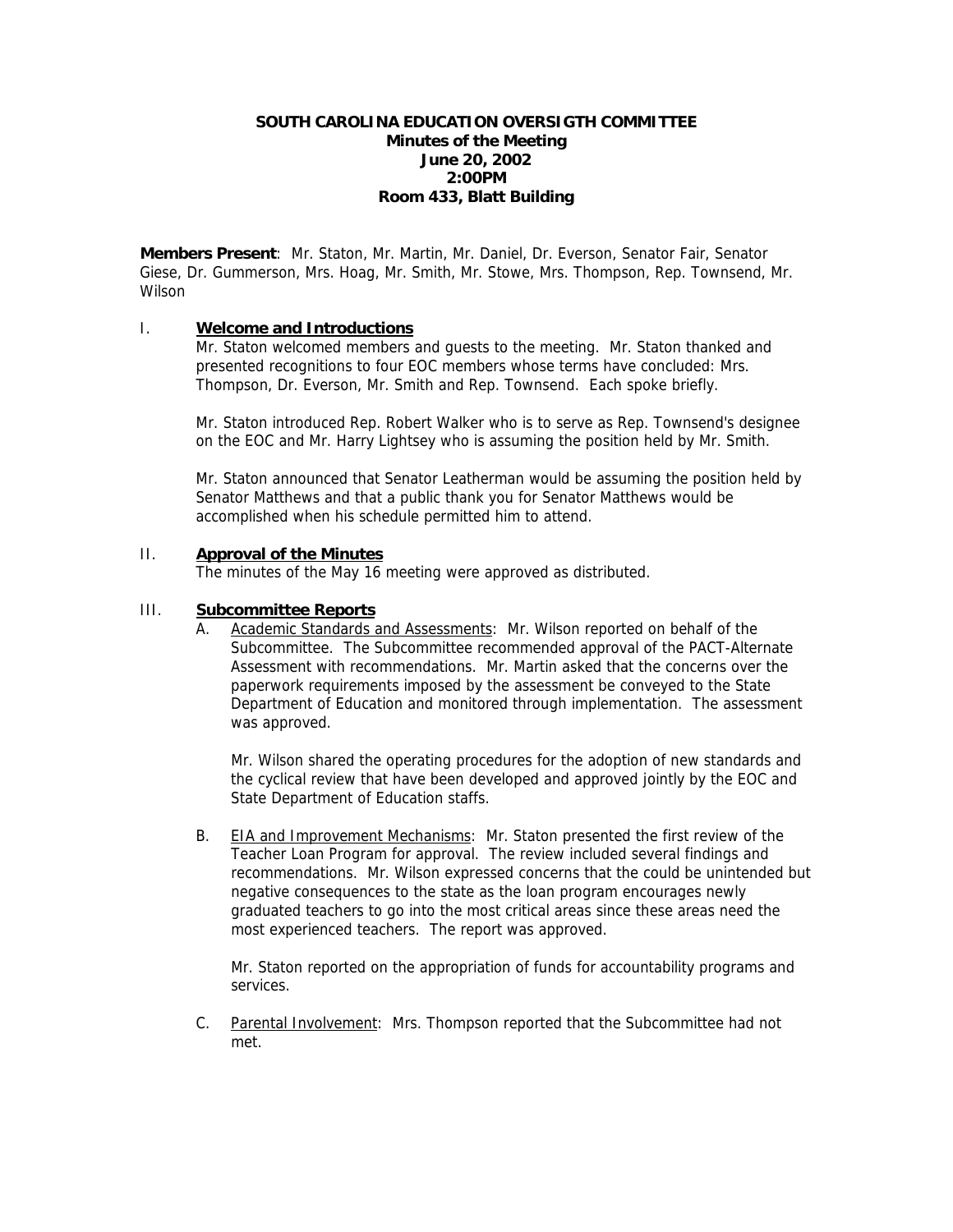- D. Public Awareness: Mr. Smith reported on activities of the Public Awareness Subcommittee. He emphasized the importance of face-to-face communications and persistence in the communications strategies.
- E. Staff and Administration: Mr. Staton drew attention to the materials in the meeting packet on the governance proposals and the retreat.

# IV. **Executive Director's Report**

Dr. Anderson drew attention to the work for the coming year as outlined in the meeting materials.

### V. **Report From A Key Constituency**

Mr. Mac Arthur Goodwin, a longtime SC educator and current president of the National Art Education Association, spoke to the Committee, emphasizing the importance of arts education in a student's total development.

# VI. **General Discussion**

Mr. Smith recognized and thanked Mrs. Elmore for her extraordinary work with the Public Awareness Subcommittee and the EOC.

VII. The meeting adjourned at 3:30 p.m.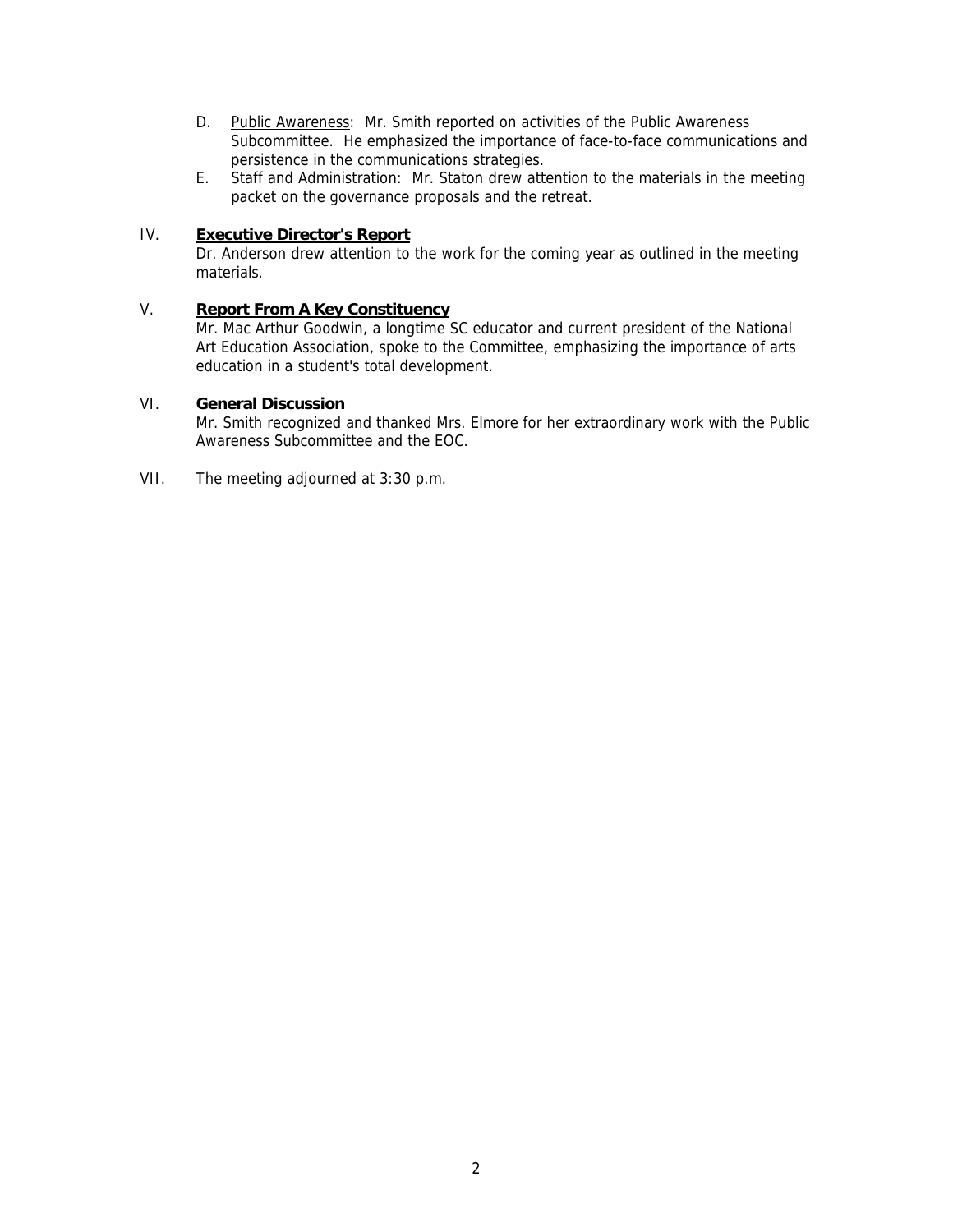#### **SOUTH CAROLINA EDUCATION OVERSIGHT COMMITTEE Minutes of the Meeting August 15, 2002 2:00PM Room 433, Blatt Building**

**Members Present:** Mr. Staton, Mr. Martin, Mrs. Cooper, Mr. Daniel, Senator Fair, Senator Giese, Dr. Gummerson, Mr. Hall, Mrs. Hoag, Senator Leatherman, Mr. Lightsey, Mrs. Marlowe, Mr. Stowe, Superintendent Tenenbaum, Representative Walker, and Mr. Wilson

### I. **Welcome and Introductions**

Mr. Staton welcomed members and guests to the meeting. He amended the order of the meeting to ask Mrs. Carnes to report first.

#### II. **The High Performance Partnership**

Mrs. Edwina Carnes reported on behalf of the High Performance Partnerships. She outlined the purpose and focus of the program and celebrated the  $101<sup>st</sup>$  partnership with a SC school.

### III. **Consideration of the 2002-03 Objectives and Critical Actions**

Mr. Staton distributed the recommendations from the Staff and Administration Subcommittee. Members discussed the focused approach; several members raised questions about continuing responsibilities. Senator Fair proposed that Objective Three be amended to read: "Increase the level of parental, community and political engagement in and support of school improvement so that all children have the opportunity to achieve at the highest levels" (new language underlined). Dr. Gummerson seconded the motion. Members discussed the language. The motion passed.

The objectives were adopted as amended.

#### IV. **The SDE Teacher Advancement Program**

Supt. Tenenbaum introduced Todd White, Director of the Teacher Advancement Program for the SDE. Mr. White presented information on the program and its potential impact for SC schools. Members asked a number of questions and discussed the program's professional development and performance pay principles.

#### V. **Remarks from a Key Constituency**

Dr. Al Eads, incoming President of the National Association of Rural Educators, addressed the EOC and shared the issues affecting rural schools.

#### VI. **Progress in Community Meetings**

Mr. Martin shared the schedule for the community meetings and asked members to volunteer for open sessions.

The meeting adjourned at 4:15 p.m.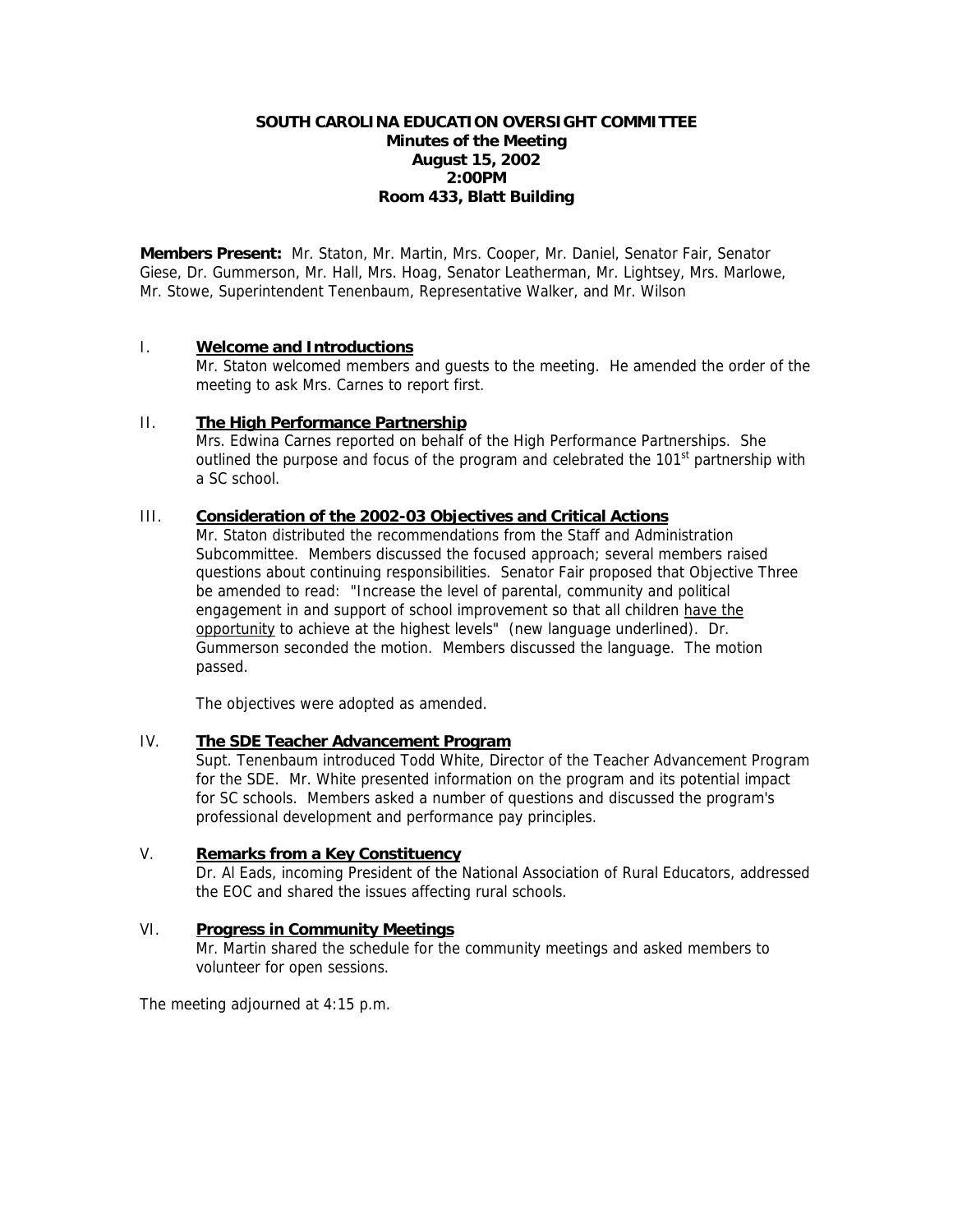#### **SOUTH CAROLINA EDUCATION OVERSIGHT COMMITEE Minutes of the Meeting July 18-19, 2002 The Madren Center Clemson, South Carolina**

#### **Members Present:**

July 18: Mr. Staton, Mr. Martin, Mrs. Cooper, Mr. Daniel, Senator Fair, Dr. Gummerson, Mr. Hall, Mrs. Hoag, Senator Leatherman, Mr. Lightsey, Mrs. Marlowe, Senator Matthews, Mr. Stowe, Mrs. Tenenbaum, Rep. Walker, Mr. Wilson

July 19: Mr. Staton, Mr. Martin, Mrs. Cooper, Mr. Daniel, Senator Fair, Mr. Hall, Mrs. Hoag, Senator Leatherman, Mr. Lightsey, Mrs. Marlowe, Senator Matthews, Mr. Stowe, Mrs. Tenenbaum, Rep. Walker, Mr. Wilson

#### I. **Welcome and Introductions**

Mr. Staton welcomed members and guests to the meeting. New members were introduced. Mr. Staton outlined four objectives for the meeting: (1) the EOC members should come together as a team; (2) the EOC members should develop a deeper understanding of issues; (3) the EOC members should establish objectives for 2002-03; and (4) EOC members should renew their commitment to improving the achievement of SC's students and schools.

### II. **Approval of the Minutes**

The minutes of the June 20 meeting were approved as distributed.

#### III. **Subcommittee Reports**

Each subcommittee chair reviewed the work of the previous year as outlined in the summaries provided in retreat materials.

#### IV. **Discussion of the Long Range Plan and Selected Issues**

A. Sufficient Funding: Mrs. Barton reviewed the paper on sufficient funding included in the retreat materials. She reviewed the three models for which simulations had been developed and the results of the simulations. Members engaged in a lengthy discussion of revenue sources, the balance of state and local financial support, the need for highly qualified teachers in every classroom, the need to use deep solutions rather than gimmicks, strategies to compensate the very best teachers, teacher preparation and ways to accelerate the rate of improvement.

[The discussion extended through the afternoon and was interrupted to hear from three visiting administrators: Dr. John Tindal, Dr. Valerie Harrison and Dr. LaVerne Davis]

Dr. La Verne Davis, principal of St. Helena Elementary, demonstrated structure used at St. Helena Elementary Schools. She showcased instructional materials, weekly assessments, discipline strategies and motivational supports provided.

Dr. John Tindal, Superintendent of Clarendon District Two, addressed the view from the superintendency. He outlined major challenges including working with governing boards, having the human and financial capital, the need to recruit and retain teachers, the need for time for professional development, and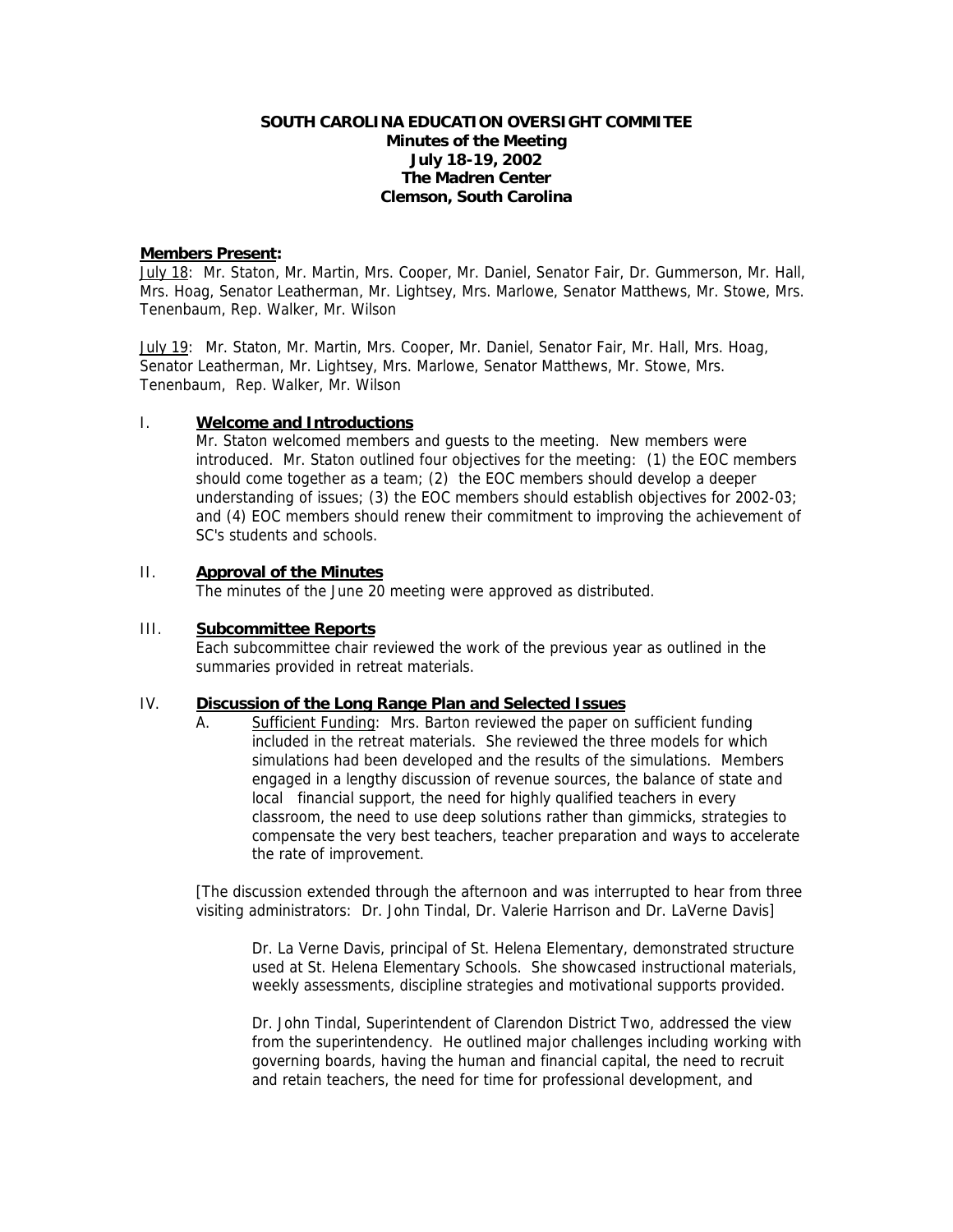performance pay. He recommended long-term manpower planning to make certain we have teachers for every position each year. Dr. Valerie Harrison, Superintendent of Florence District Four, outlined processes for aligning the written, taught and tested curriculum including instructional supervision. She outlined use of the benchmark tests in Florence Four and the use of the data to promote immediate reteaching. She also indicated that her district used signing bonuses for new teachers.

[The meeting broke for dinner to resume on Friday morning.]

- B. Review of Technical Assistance Programs: Dr. Horne reviewed the materials on technical assistance programs in other states, outlining issues of access and state v. local control. He also raised the issue of work in borderline districts and sustaining improvement when state supplemental funding was no longer available.
- C. Pathways to Prosperity: Dr. Anderson outlined the report and the implementation study process. Three EOC members (Rep. Walker, Mr. Staton and Mr. Wilson) participate on the implementation teams. Members raised issues of the need for earlier interventions for students at risk, character education, the creation of another governing body, the additional time some students require and high expectations for all students.
- D. Assessment Program Update: Dr. Anderson provided information to members on the implementation of the assessments and two recommendations: changes in the content of the Exit Exam and changes in the cyclical review cycle. The EOC deferred a recommendation on the Exit Exam but endorsed a seven, rather than four, -year cyclical review cycle.

#### V. **Discussion of Collecting, Reporting and Using Data** The discussion was deferred.

# VI. **Development of Objectives for 2002-03**

Members worked through a process to determine objectives for the 2002-03 year. Discussion materials have been provided to the staff for development of draft objectives to be discussed at the August EOC meeting.

### VII. **Adjournment**

Mr. Staton reviewed the meeting objectives and indicated he felt the EOC had accomplished its intent for the retreat. He thanked everyone for their cooperation and wished them safe travel home.

The meeting adjourned at 11:30 a.m.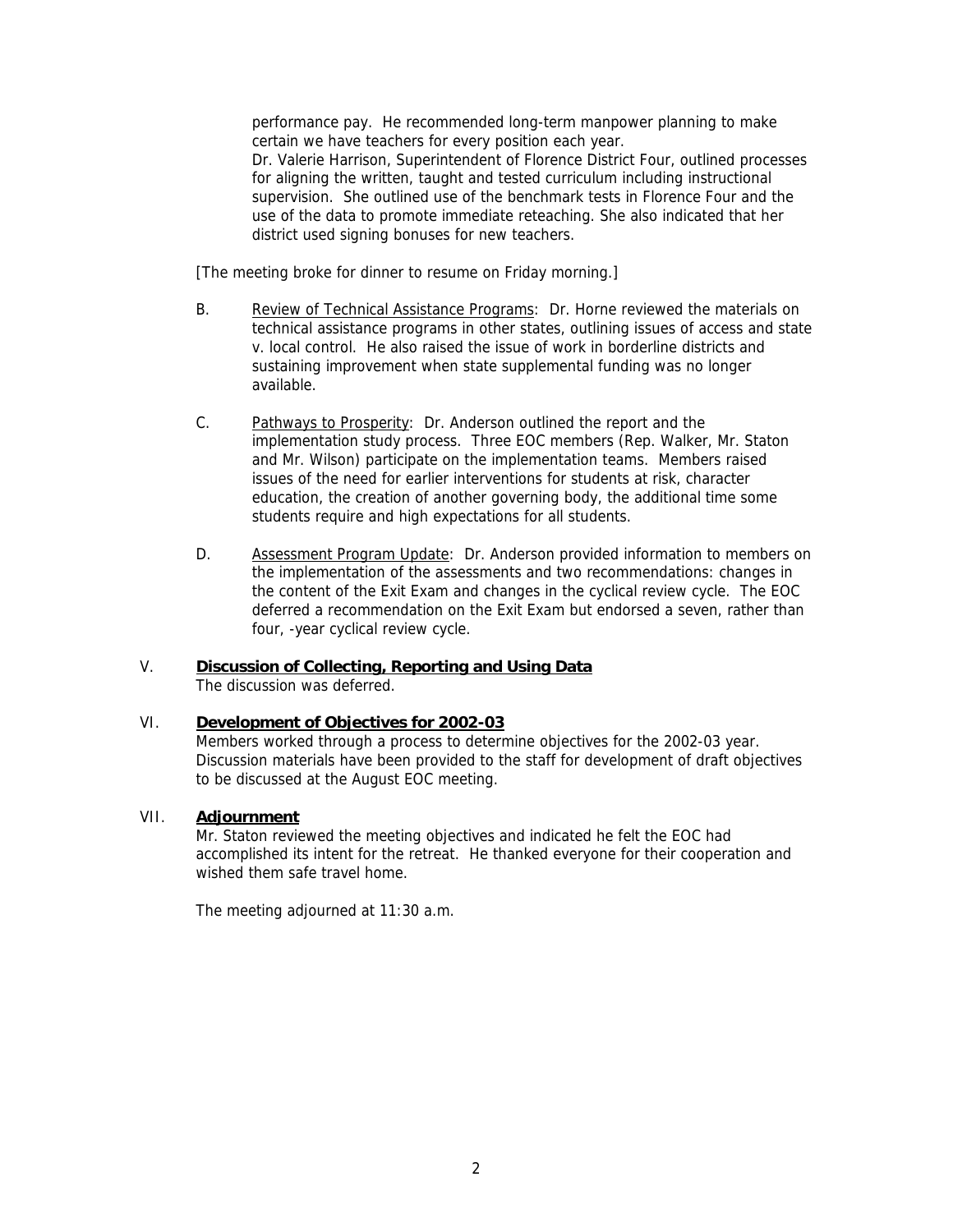## **SOUTH CAROLINA EDUCATION OVERSIGHT COMMITTEE Minutes of the Meeting September 19, 2002 2:00 Room 433, Blatt Building**

Members Present: Mr. Staton, Mr. Martin, Mrs. Cooper, Senator Fair, Senator Giese, Mr. Hall, Representative Harrell, Mrs. Marlowe, Senator Matthews, Superintendent Tenenbaum, Representative Walker, Mr. Wilson

### I. **Welcome and Introductions**

Mr. Staton welcomed members and their guests to the meeting. He announced that the order of the meeting would be revised to begin with Item V: Notes on Collecting, Reporting and Using Data.

### II. **Approval of the Minutes**

The minutes of the August  $15<sup>th</sup>$  meeting were approved as distributed.

### III. **General Discussion**

Notes on Collecting, Reporting and Using Data. Mr. Potter presented information on the data warehouse efforts in SC and other states. He outlined multiple access, security features and the use of information by educators and parents. Mrs. Tenenbuam indicated that the presentation had been made to an Ad Hoc Committee examining the data requirements of No Child Left Behind and other legislation. There was discussion of costs and alternative revenue sources as well as linkages to other technology initiatives.

### IV. **Subcommittee Reports**

- A. Academic Standards and Assessments: The Subcommittee had no report. However, Mr. Wilson outlined issues related to the high school graduation rate and the change in graduation rates over the previous ten years. Superintendent Tenenbaum pointed out that when summer school and adult education graduations are added the rate rises. Members generally agreed that the rate, however calculated, was lower than SC needed to succeed in the marketplace.
- B. EIA and Improvement Mechanisms: No report
- C. Parental Involvement: No report
- D. Public Awareness: Mr. Martin outlined recent activities (community presentations and workshops) and the billboard project.
- E. Administration: Mr. Staton drew members' attention to the summary of No Child Left Behind and reminded them of the SDE-EOC work team beginning its efforts on September 26.

# V. **Remarks from a Key Constituency**

Mr. Jim Reynolds and Mrs. Kaye Shaw from the Central Midlands Tech Prep Consortium presented. Mr. Reynolds outlined the work of the Consortium and similar groups in promoting higher graduation rates and successful entry into the workforce. He linked current activities and results to issues outlined in *Pathways to Prosperity*. He asked that the EOC consider including a "business and industry involvement" measure for the report card, encourage student participation in career education and highlight career and technology completers. Members asked a number of questions and discussed efforts to link high school students with career opportunities.

VI. The meeting adjourned at 3:40 p.m.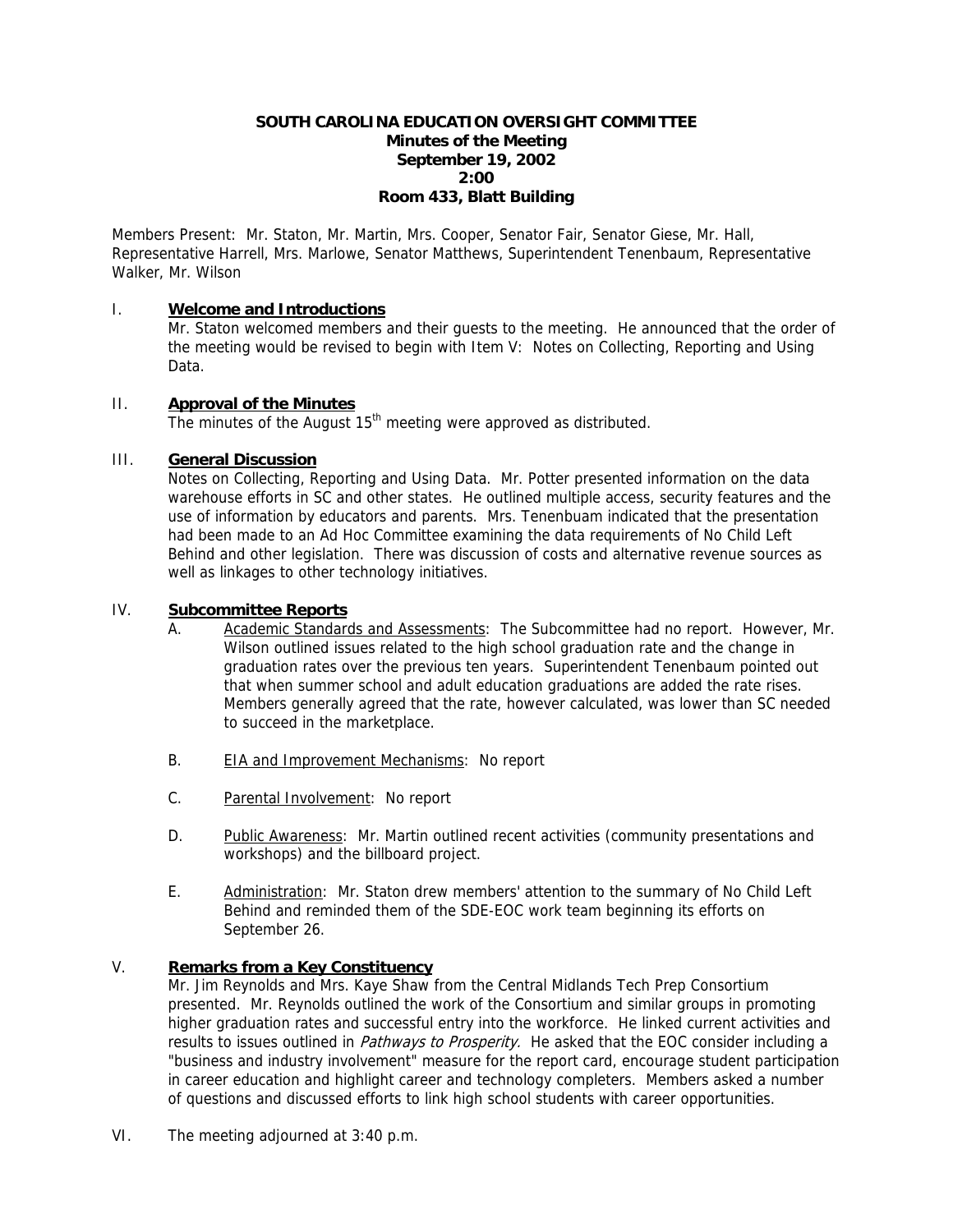#### **SOUTH CAROLINA EDUCATION OVERSIGHT COMMITTEE Minutes of the Meeting October 17, 2002 2:00PM Room 433, Blatt Building**

**Members Present:** Mr. Staton, Mrs. Young Cooper, Mr. Daniel, Senator Fair, Senator Giese, Dr. Gummerson, Ms. Hoag, Mr. Lightsey, Mrs. Marlowe, Mr. Stowe, Representative Walker and Mrs. Spearman for Superintendent Tenenbaum

### I. **Welcome and Introductions**

Mr. Staton welcomed members and others to the meeting.

#### II. **Approval of the Minutes**

The minutes of September 19 were approved as distributed.

#### III. **Subcommittee Reports**

- A. Academic Standards and Assessments: Dr. Gummerson reviewed the report on the Algebra I end-of-course assessment. He indicated that there were concerns about the optional use of calculators, inclusion in the annual school and district ratings, and  $8<sup>th</sup>$ grade testing. On behalf of the Subcommittee, he recommended that the committee take the recommendations from the Internal and External Review committees "that the Algebra I and Mathematics for Technologies II tests be approved for use this year." Mr. Walker suggested that the recommendations should require calculators be available to all students for the assessment and noted that the use of calculators is in the standards. The cost of calculators statewide is approximately \$2 million. Senator Giese raised questions about the performance of students enrolled in Mathematics for the Technologies courses. Mr. Walker moved to amend the recommendation to provide that "no later than fall 2003, calculators should be required for student use in the administration of the Algebra I/Mathematics for the Technologies II End of Course Test and that it is strongly encouraged that calculators be used if available for the administration of the test during the 2002-2003 school year." Senator Fair asked how the option use in this first year would affect school ratings. Dr. Anderson explained that tests are not included in the rating until the third administration. Mr. Walker reiterated his concerns about double-testing of  $8<sup>th</sup>$  graders, the manner in which the end-of-course assessment is to be included in the rating, and inclusion of information about passage of high school credit courses in middle school on the high school report card. The amendment to Dr. Gummerson' s motion passed. The motion to approve the test, as amended, passed.
- B. EIA and Improvement Mechanisms: Mr. Daniel reported that the Subcommittee was beginning its budget work on October 24.
- C. Parental Involvement: No report
- D. Public Awareness: Mr. Lightsey reported on behalf of the Subcommitte. He indicated that the Subcommittee had approved the teacher survey and the billboards project. Workshops with media personnel had been successful and should be continued in future years.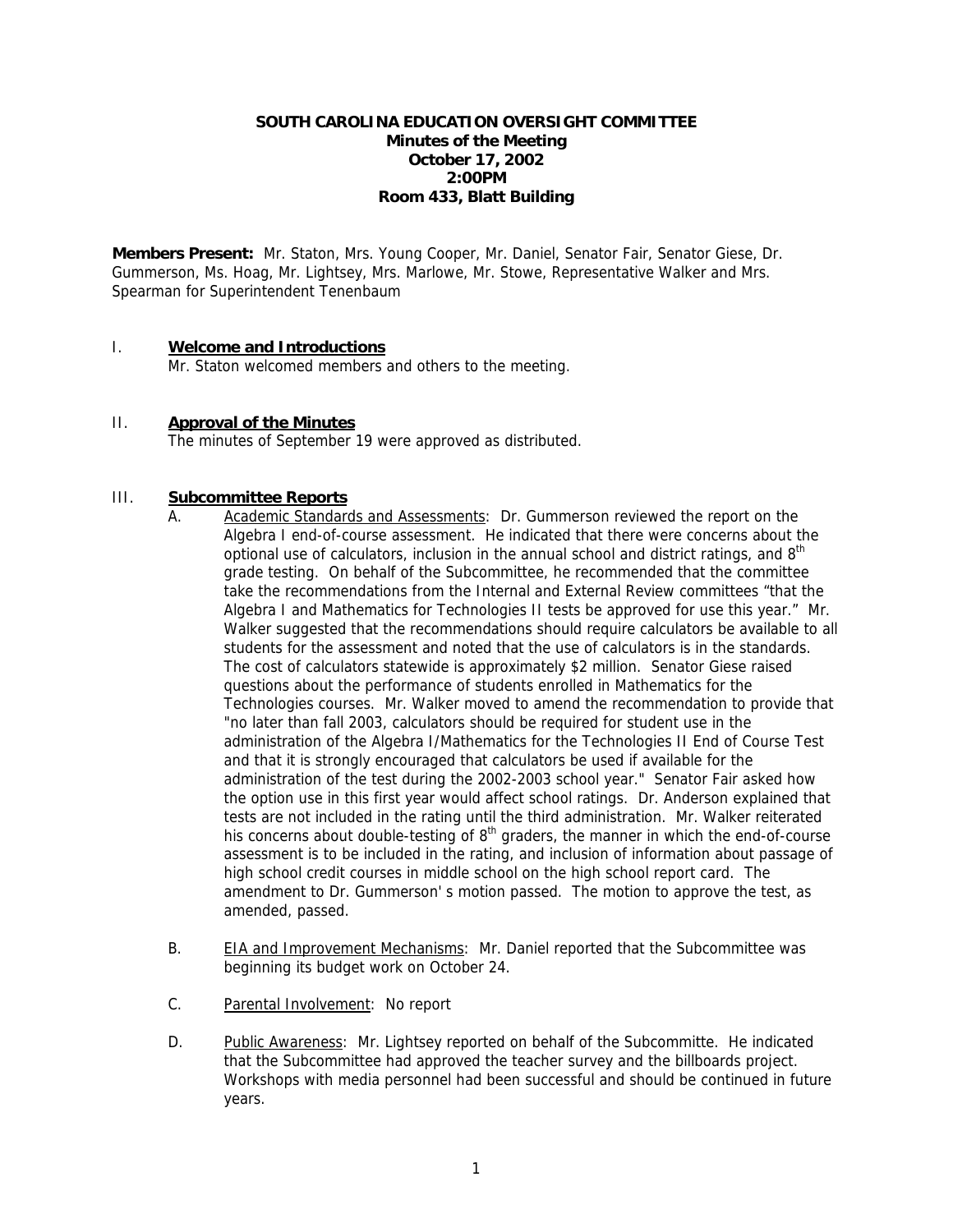E. Administration: Mr. Staton presented a menu of initiatives for discussion. The menu was developed in response to Objective 1 to ensure that there is a highly qualififed teacher in every classroom and administrator in every school. The members of the EOC reviewed each item, asked questions and offered suggestions for refinement. The members disucssed the utilization of local effort in the designation of school districts for various options. There was considerable discussed about the methodology for calculation, the need to address the hard questions about opportunity, and recognition of low taxpaying ability districts. Mrs. Cooper asked that Pro-Teen be added to the Teacher Cadet recommendation. Mrs. Marlowe suggested that more funds are needed in the performance contracts pilot. Mrs. Marlowe asked about support for para professionals and instructional assistants so that they could become certified. Mrs. Spearman reminded members of the SC State University program managed by Dr. Cheeseboro. These are other comments are to be discussed as the EIA and Improvement Mechanisms Subcommittee develops budget recommendations.

Dr. Anderson reviewed data on students scoring at the proficient level. Sen. Giese discussed the continuing achievement gap between white and African-American students and urged immediate action. Senator Matthews stated that we must continue to disaggregate the data and not shy away from the challenges.

### IV. **Report on the Retraining Grants**

Dr. Horne reported on the annual evaluation of retraining grants. The report, which goes to the State Board of Education, included recommendations to exclude schools that over a period of years have provided no effectiveness data from future funding. Members discussed if this was a fair recommendation.

### V. **Report from a Key Constituency**

Dr. Tom Parks and Mr. Jeff David, Clemson University, presented program data on the "Call Me Mister" program. Three program participants spoke to the EOC, outlining their desire to teach and the importance of the program in their professional preparation.

The meeting adjourned at 4:10 p.m.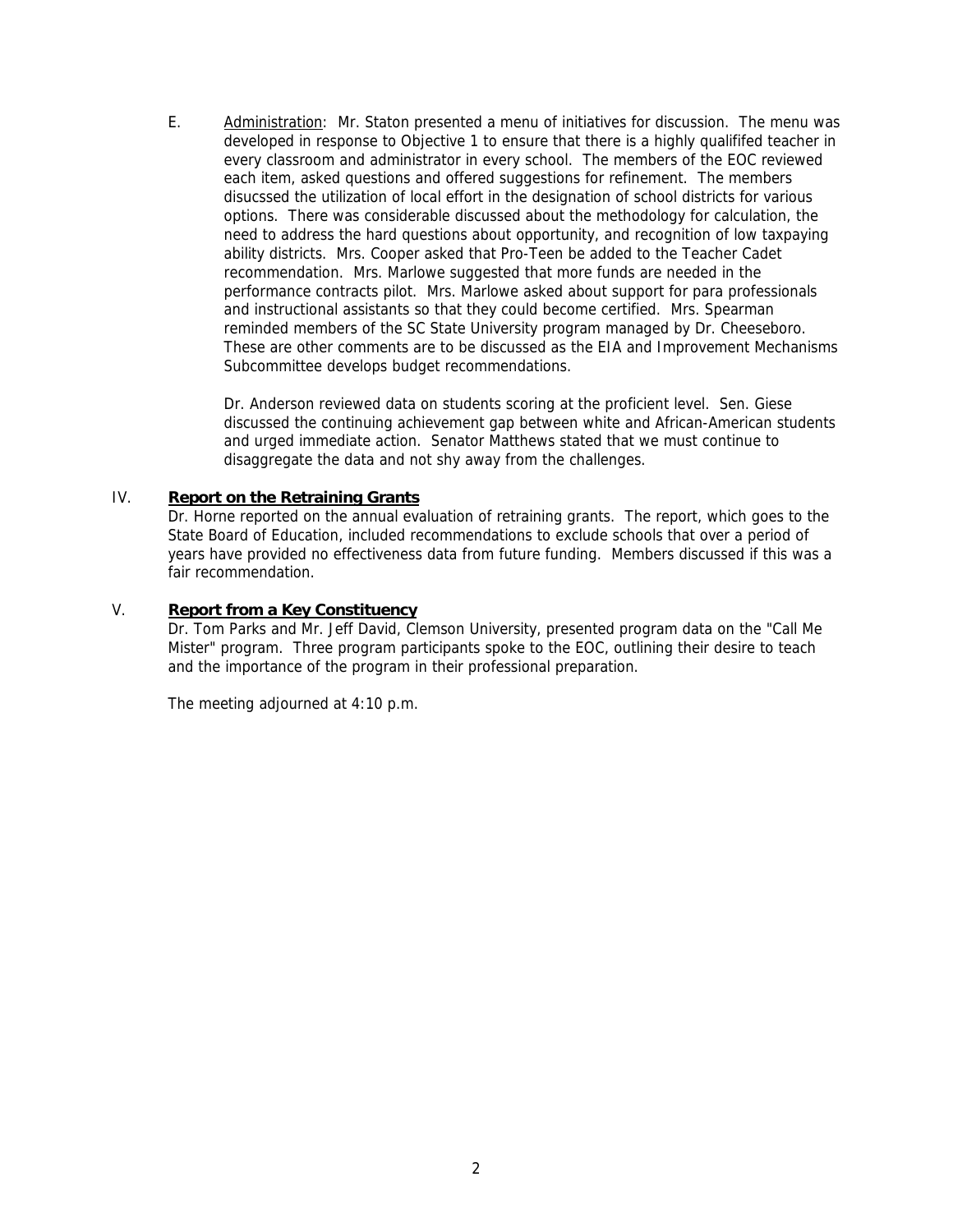#### SOUTH CAROLINA EDUCATION OVERSIGHT COMMITTEE

Minutes of the Meeting December 16, 2002

Members present: Mr. Staton, Mr. Martin, Mr. Daniel, Senator Fair, Senator Giese, Dr. Gummerson, Mr. Hall, Mts. Hoag, Mr. Lightsey, Mrs. Marlowe, Senator Matthews, Mr. Stowe, Mrs. Spearman for Superintendent Tenenbaum, Representative Walker, Mr. Wilson

I. Welcome and Introductions Mr. Staton welcomed members and guests to the meeting.

II. Approval of the Minutes The minutes of the October 17 meeting were approved as distributed.

#### III. Subcommittee Reports

A. Academic Standards and Assessments: Mr. Wilson reported on behalf of the subcommittee. He reviewed the State Department of Education response to the request for changes to the PACT-Grades 3-8 science assessments. On behalf of the Subcommittee, he recommended approval. Senator Giese questioned why only one form of the test was available. Mrs. Marlowe asked about the sequence of testing. After discussion, the test was approved.

 Mr. Wilson informed the EOC members of data analyses he had asked of the staff and indicated that these would be shared with the EOC members in the January meeting packet.

B. EIA and Improvement Mechanisms: Mr. Daniel reported on behalf of the subcommittee. He reviewed the recommendations for EIA funding, corrected the amount for principal specialists and moved approval. Senator Matthews questioned if sufficient resources were available to sustain gains in the schools receiving technical assistance. Rep. Walker indicated that some portion of lottery funds should be used in support of strong K-12 schools. Senator Fair commented on the need for debate among legislators about priorities for the lottery revenues. Senator Matthews indicated there needed to be a balance among the purposes for EIA and General Fund programs. The budget recommendations were approved as submitted by the Subcommittee.

 Mr. Daniel reported on the proviso-required study on teacher specialists. The EOC and SDE had been asked to determine if incentives would increase the availability of teacher specialists in rural communities. The report outlined barriers and indicated that the degree of community rurality is not the most common barrier. Rep. Walker expressed concern that teachers were not leaving their home districts or communities to become specialists. The report was approved for submission to the Senate and House education committees.

 Mr. Daniel reported on the First Year Formative Review of the Teacher Specialist Program. The review is intended to inform subsequent years of implementation. The program is popular and there are signs that in some schools progress is being made. It is too early to make a value judgment on the program. The evaluation study is a threeyear review.

C. Parental Involvement: Mrs. Marlowe reported on behalf of the subcommittee. The Parental Involvement Subcommittee is meeting in January to being analyzing the